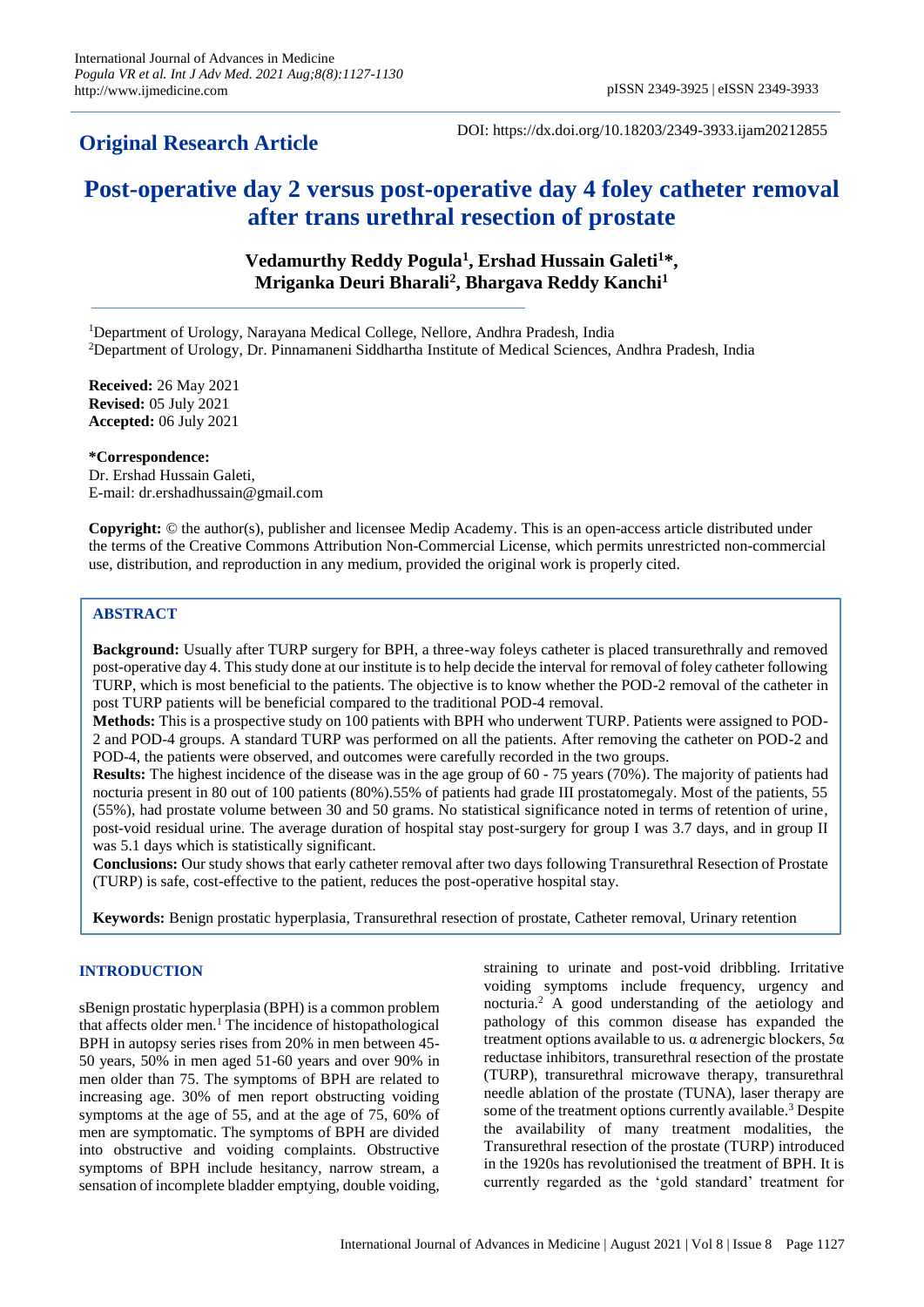BPH, against which all other surgery modalities are compared and evaluated. Now, TURP is the choice of treatment for BPH in over 90% of cases. Usually, after this surgery, a three-way foleys catheter is placed transurethrally and removed post-op day 44. Postoperative placement of a catheter after TURP provides efficient bladder irrigation and drainage after surgery to prevent any blood clots and acts as a tamponade on bleeding points. Urinary retention developing after foley catheter removal after TURP may be due to urethral obstruction or decreased detrusor contractility. Although literature reports failure to void following post-TURP catheter removal (1-10% of cases), there is very little or no mention of the exact duration of catheter removal following TURP. There are no standardized criteria for the removal of foley catheter after TURP in the literature. Traditionally on the post-op day 4, the catheter is removed. This study done at our institute is to help decide the interval for removal of foley catheter following TURP, which is most beneficial to the patients.

#### *Objectives*

To assess which modality (POD-2 removal versus POD-4 removal of the catheter) has overall benefits for the patient undergoing TURP. Parameters in both groups like postoperative PVR, uroflowmetry and the complications are measured. To know whether the POD-2 removal of the catheter in post TURP patients will be beneficial compared to the traditional POD-4 removal since keeping a large diameter of 22F foley catheter is often very inconvenient for the patient.

#### **METHODS**

This is a prospective study conducted in the Department of Urology, Narayana Medical College, Nellore over a period of 2 years from April 2018 to March 2020 after institutional ethical board clearance. Inclusion criteria are all BPH patients admitted to the ward and planned for TURP were counselled, and patients giving consent for the study were selected. Exclusion criteria are patients with diabetes, a history of cerebrovascular disease, Concomitant stricture urethra, and those subjected to an additional endoscopic procedure like cystolitholapaxy or internal urethrotomy were excluded. A total of 100 patients were enrolled in the study. Age, size of the prostate (as determined by USG KUB), DRE grade of the prostate, cystoscopic grade at TURP were recorded. Patients were assigned to POD-2 and POD-4 groups. A standard TURP was performed on all the patients. A 24 FR resectoscope was used with all the precautions taken to achieve the haemostasis without any prolongation of resection time. After the surgery, all patients had a threeway Foley catheter placed with saline irrigation and drainage. After removing the catheter on POD-2 and POD-4, the patients were observed, and outcomes were carefully recorded in the two groups. Parameters like PVR and uroflowmetry recorded post-op, evaluated and compared. Data of both groups were compared and analysed for statistical significance with Chi-square test and Student 't' test using IBM Statistical package for social sciences (SPSS) Statistics version 20 software. p-value of less than 0.05 was considered significant.

#### **RESULTS**

Our study included patients between age 52-75 years. The youngest patient being 52 years and the oldest being 75 years old. The highest incidence of the disease was in the age group of 60-75 years (70%) (Table 1).

#### **Table 1: Age distribution of patients.**

| Age<br>group<br>(years) | <b>Group I</b><br>$(POD-2)$ | <b>Group II</b><br>$(POD-4)$ | <b>P</b> value              |
|-------------------------|-----------------------------|------------------------------|-----------------------------|
| $52 - 60$               | 10                          | 12                           |                             |
| 61-68                   | 18                          | 20                           | $0.81$ (Not<br>significant) |
| 69-75                   | フフ                          | 18                           |                             |

The majority of patients had nocturia present in 80 out of 100 patients (80%). The second most common presentation mode was a poor urine stream present in 72 out of 100 patients (72%).

#### **Table 2: Comparative parameters between the two groups.**

| <b>Parameter</b>           |                | <b>Group I</b> Group II |                |
|----------------------------|----------------|-------------------------|----------------|
|                            |                | $(POD-2) (POD-4)$       | <b>P</b> value |
| Catheter removal           |                |                         |                |
| (no of pts)                | 50             | 50                      |                |
| Age (years)                | 63.5 $\pm$ 9.  | $65.2 +$                | 0.81           |
| $Mean \pm SD$              | 4              | 8.79                    |                |
| <b>PVR</b>                 | $14+12.$       |                         |                |
| <b>Mean</b> ±SD            | $\mathfrak{D}$ | $12+13.3$               | 0.65           |
| <b>Urinary Retention</b>   |                |                         |                |
| requiring re-              | 07             | 05                      | 0.5            |
| catheterisation            |                |                         |                |
| <b>Haematuria</b>          |                |                         |                |
| requiring                  | 01             | N <sub>il</sub>         | 0.31           |
| re-catheterisation         |                |                         |                |
| <b>Hospital Stay after</b> |                |                         |                |
| Surgery (days)             | $3.7 + 0.4$    | $5.1 \pm 0.61$          | < 0.01         |
| <b>Mean</b> ±SD            | $\mathfrak{D}$ |                         |                |
| <b>Discharged</b>          |                |                         |                |
| with catheter              | 03             | 02                      | 0.55           |

The third most common symptom was the frequency of micturition, which was seen in 65 out of 100 patients (65%). Urgency was present in 60 (60%), dysuria were present in 57 (57%), incomplete emptying in 51 (51%), dribbling in 44 (44%), hesitancy in 36 (36%), urgency incontinence in 25 (25%), intermittent stream in 19 patients (19%).

A total 40 patients had grade II, 55 patients had grade III, and 5 patients had grade IV prostatomegaly on digital rectal examination. Most of the patients, 55 (55%), had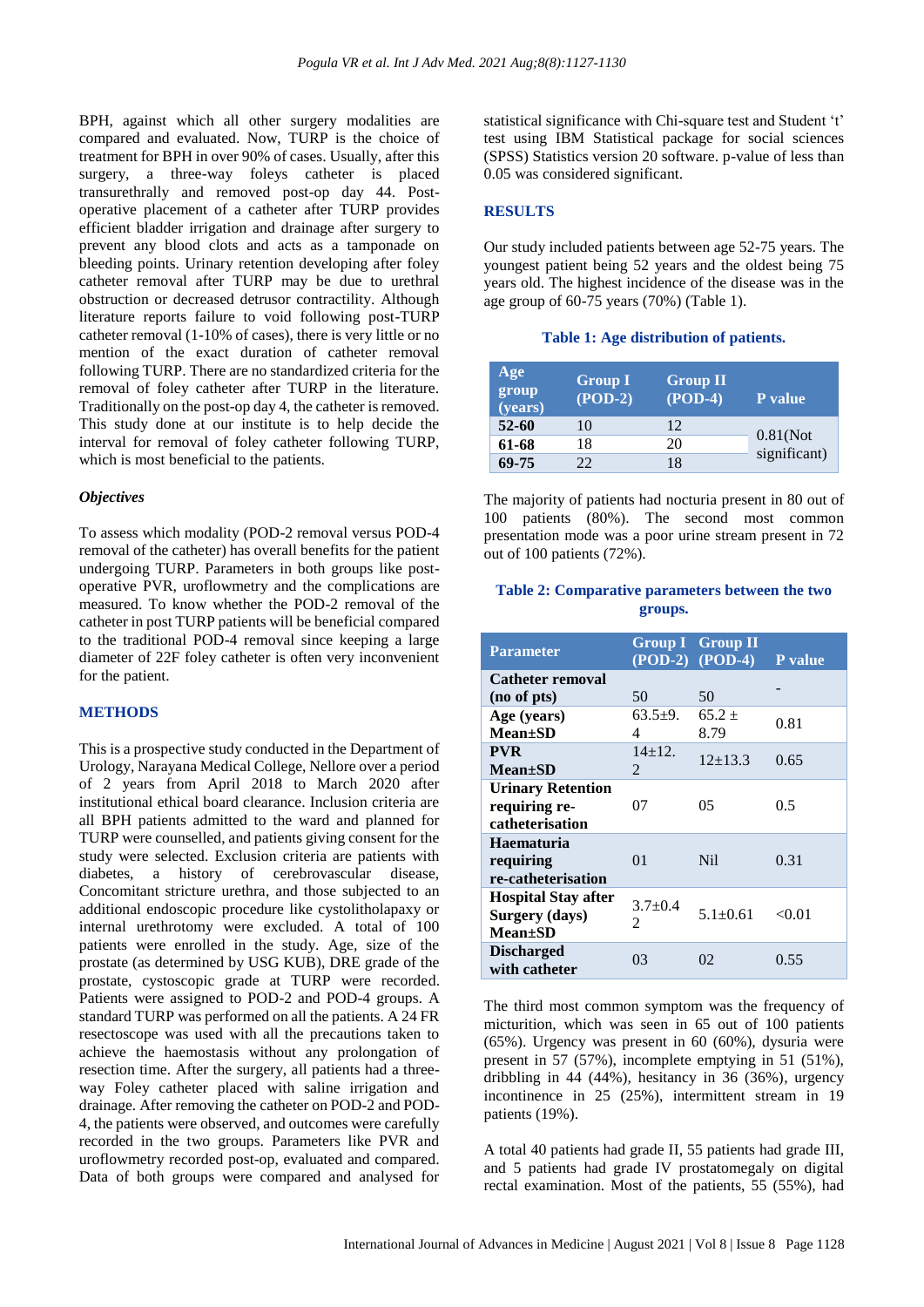prostate volume between 30 and 50 grams,30 (30%) patients had between 51 - 75 grams and 15 (15%) patients had prostate volume more than 75 grams.

A total 7 (14%) patients in group I developed retention of urine, and 5 (10%) patients in group II developed urinary retention after catheter removal who needed to be recatheterised. 3(6%) patients in group I and 2 (4%) patients in group II were discharged with a catheter. No statistically significant re-catheterisation rate was noted in both groups.

In the post-operative period, the average post-void residual volume in group I was 14 ml compared to 12 ml in group II. In both groups, there was no statistical significance noted.

The average duration of hospital stay post-surgery for group I was 3.7 days, and in group II, it was 5.1 days. Postoperative hospital stay was significantly lower  $(p<0.001)$ in patients who underwent early catheter removal after TURP (Table 2).

# **DISCUSSION**

The duration of postoperative hospitalization and indwelling urethral catheterization has been significantly reduced during the past decade. 5-7 Studies reported that early catheter removal has significantly reduced the length of hospital stay, which in turn would be beneficial to health care costs.<sup>8,9</sup> In addition to cost savings, early catheter removal and early discharge thereafter may bring advantages for patients for whom an early return to their work is required. Short-term urinary catheterization can also reduce the risk of urinary tract infections associated with an indwelling catheter.<sup>10</sup>

In our study, the maximum incidence of benign prostatic hyperplasia was seen on an average in the sixth decade of life, which comprised 70% of total patients. In our study, the youngest patient was of 52 years, and the oldest was 75 years. Age-specific incidence in our study can be compared with the study of Glynn et al.<sup>11</sup> The average age of presentation in our study was 65 years, comparable with Gordon et al and Mamo et al, where the average age of presentation was 68.8 years and 69.8 years, respectively.5,12

In the present study mean weight of resected prostatic tissue 30.72 ( $\pm$ 3.44) gm were in group I, and 31.37 ( $\pm$ 3.32) gm were in group II ( $p > 0.05$ ) that was not statistically significant. In a study carried out by Nakagawa et al it was 15.5±11.0 versus 18.9±15.0 g, p=0.230 and study by Gordon et al reported 12.5 gm.<sup>5,13</sup> It was greater to a study by Chander et al which reported a mean resection weight of 22.1 gm.<sup>14</sup>

The duration of catheterisation after TURP depends primarily on the colour of the urine in the catheter. As there was either a clear or mild tinged colour at the end of TURP, the duration of catheterisation was 2 days in 50 patients. This is compared to the study by Srinivasan et al, in which the mean duration of catheterisation in the POD-2 group was 2 days.<sup>4</sup> Borboroglu et al study had mean duration of catheterization of 3.2 days, few patients reported with incidence of bladder neck contracture, urethral stricture and bleeding after hospital discharge, however there were no such complications in our group II patients.<sup>15</sup>

The average duration of hospital stay post-surgery for group I was 3.7 days, and in group II, it was 5.1 days. Postoperative hospital stay was significantly lower (p<0.001) in patients who underwent early catheter removal after TURP. This could be explained due to the early mobilisation of patients, lesser post-operative pain, early discharge and reduced cost burden to the patient and the hospital. Kirollos et al reported the mean hospital stay was 6.4 days.<sup>16</sup> Nakagawa and other studies said that early removal of Foley catheter reduced the hospital stay and proved to be cost-effective for the patients.<sup>13</sup>

A total 7 (14%) patients in group I developed retention of urine, and 5 (10%) patients in group II developed urinary retention after catheter removal who needed to be recatheterised. 3 (6%) patients in group I and 2 (4%) patients in group II were discharged with a catheter. This patient's catheters were removed on an outpatient basis around one week later. No statistically significant re-catheterisation rate was noted in both groups, which suggested that urine retention did not develop due to early removal of the catheter after TURP. Re-catheterisation was needed in 12% of patients in our study, compared with 12% to 14% of patients requiring re-catheterisation in the Dodds et al study.<sup>17</sup> There were no cases of TUR syndrome in our study. One patient in the POD-2 removal group needed recatheterisation for persistent bleeding, which might be due to inadequate intra-operative haemostasis and was adequately managed conservatively. Nakagawa et al removed catheter in 24 hours in 93.6% of 431 patients. All the patients did not develop urinary retention. They concluded that early catheter removal is safe.<sup>13</sup>

No patient in either group developed any late complications like stricture urethra or bladder neck contracture. Muzzonigro et al reported a 1.8% stricture rate after TURP, and Venrooij et al reported a 2.27% stricture rate.18,19 Urethral stricture is a major late complication of TURP. Rassweiler and colleagues in their review of complications of TURP recorded that the rate of urethral stricture was 2- 9%. 3

Patients were followed up on the first month and third month after surgery.

# **CONCLUSION**

Our study shows that early catheter removal after two days following TURP is safe, cost-effective to the patient, reduces the post-operative hospital stay. With analysis of various parameters like post-operative retention,